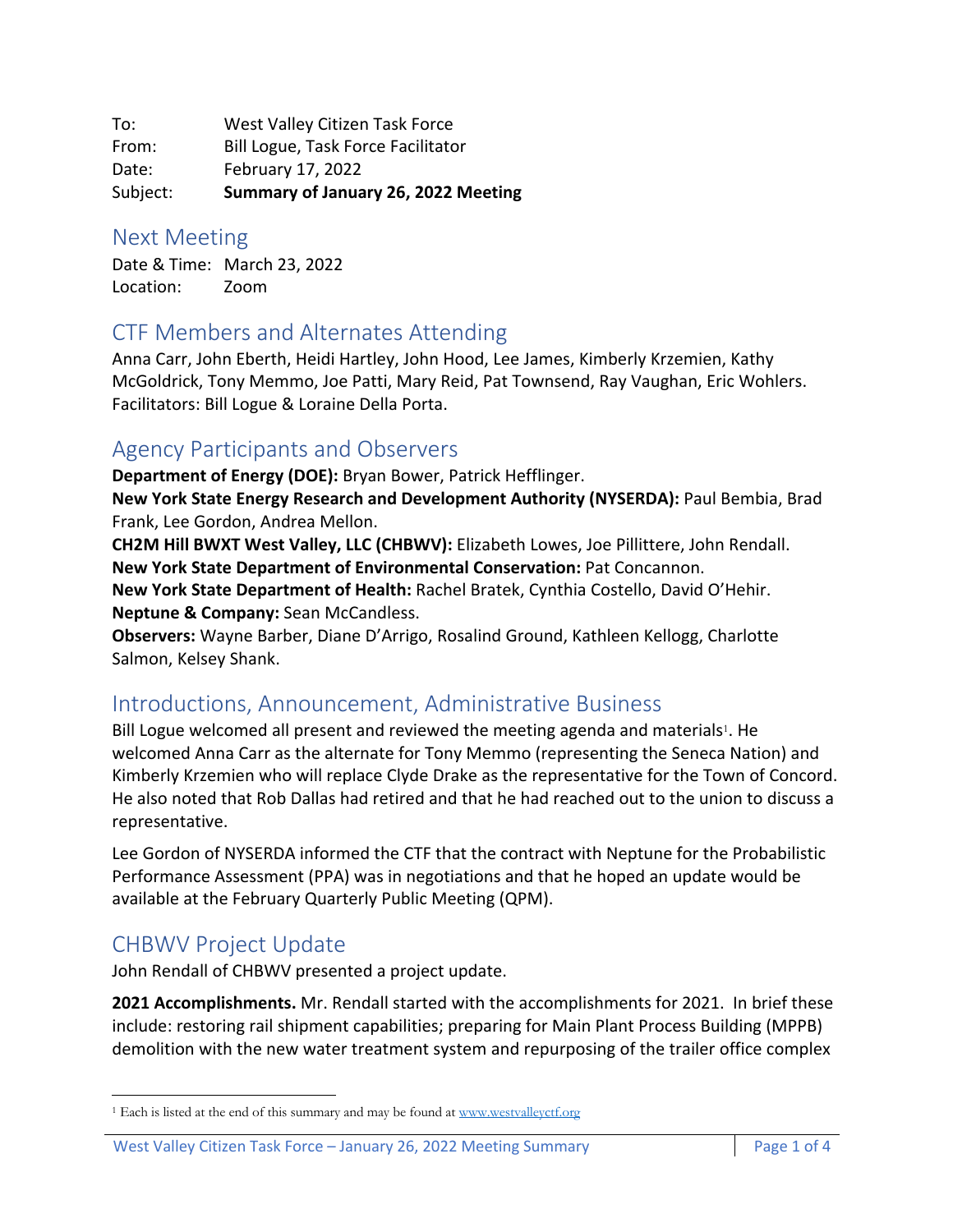to support demolition activities; completing deactivation of several additional areas of the MPPB; removing a portion of the west wall of the MPPB to gain access for deactivation of the Acid Recovery Cell; continuing decontamination of the Product Purification Cell; completion of removal of the last of the 46 "balance of site facilities" no longer needed for cleanup activities.

**Safety.** Mr. Rendall reviewed safety information with the monthly tracking statistics improving.

**COVID-19 Controls.** Mr. Rendall noted that the company was maintaining safety protocols and controls and the mandatory vaccination policy with a high compliance rate. Onsite infections have been lower than the surrounding community. Local transmission rates are falling.

**Main Plant Deactivation.** Decontamination scabbling of the Product Purification Cell (PPC) continues with 900 ft<sup>2</sup> completed out of 2,400 ft<sup>2</sup>. He explained how high-pressure nitrogen is used to remove the contaminated surface of the concrete. A hood and vacuum system collect the removed material. In the Vent Wash Room significant progress continued with completion of 15 of 28 cuts of vent duct with a diamond wire saw and 8 of 19 sections of duct removed. The Acid Recovery Cell/Off-Gas Aisle (OGA) curtain containment is installed, a second story curtain added and OGA wall opening installed.

**Demolition of Ancillary Support Structures.** The demolition of the Load-In/Load-Out Facility continues with the primary support structural steel being removed.

**Main Plant Processing Building (MPPB) Demolition Preparation.** The water management system final testing and training will be complete by the end of the month. The final items are being completed to repurpose the 10-Plex Office Complex. The new roll up door is installed in the Drum Cell and a new concrete floor was poured. During MPPB demolition the empty intermodal containers will be brought into the Drum Cell and prepared to receive demolition debris while the workers are protected from the elements.

**Balance of Site Facilities and Infrastructure.** Mr. Rendall reviewed the process for installation of the Permeable Treatment Wall (PTW) to remove Strontium-90 from the groundwater plume. A structure was built to contain the soil and debris from the installation of the PTW. CHBWV is now removing the soil and the debris created from the demolition of the soil containment structure. As of early January, 294 inter-modals of soil spoils have been shipped, with about 30- 40 more anticipated, and 93 inter-modals of debris shipped. The process has been a good test of the rail shipping process to be used during MPPB demolition.

**New Scope.** Under the new scope CHBWV is working with DOE to prepare a new bid to replace the guard house; a drawing from a vendor was received for shielded overpacks for the Chemical Process Cell degraded legacy waste containers and delivery is expected in the third quarter of the year; plans for Tank 8-D4 waste sampling and characterization continue. A contract was awarded to design the re-route of Lagoons 4 and 5 to allow Lagoon 3 to be taken out of service.

**Community Support in 2021.** West Valley Fire District #1 received \$70,000; Betrand Chaffe Hospital \$5,000, Mercy Flight \$5,000, annual community donations of about \$12,000 and United Way contributions of \$15,945. The annual food drive collected and distributed to local food banks 119,467 pounds of food.

**Fiscal Year 2022 Goals:** continue performance of safe work; complete deactivation in Product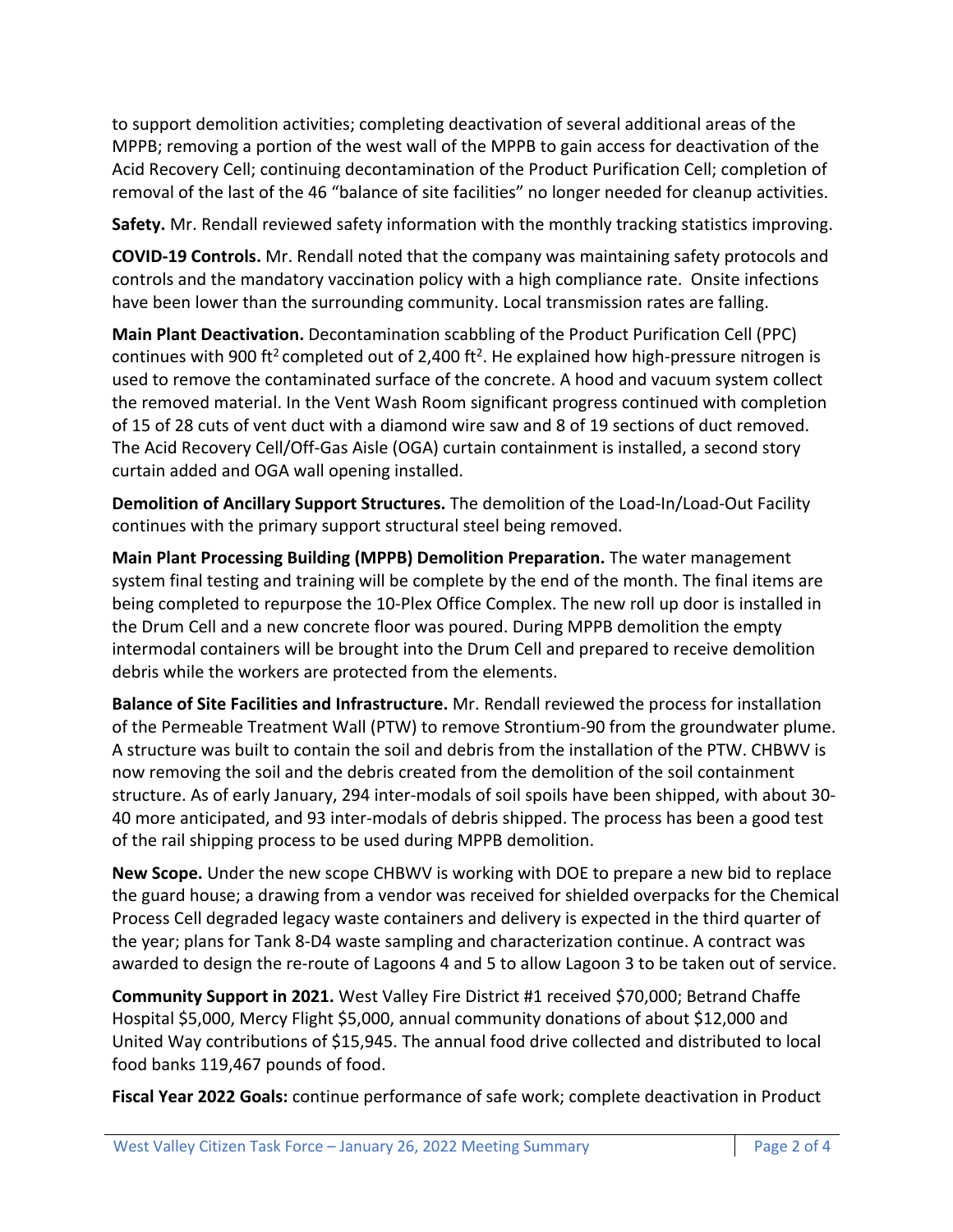Purification Cell and waste disposition; complete MPPB demolition preparation; begin demolition of MPPB and ship 4 million pounds of debris; begin rail shipments of waste; complete PTW soil disposal and restore area; process and overpack legacy waste containers; and complete demolition of Load-In/Load-Out Facility.

## CTF Discussion – Annual Organizational Meeting

**Work Group.** The facilitator and Ray Vaughan noted that the ad hoc work group had met and named itself the SEIS Issue Identification & Assessment Working Group. Ray Vaughan noted the length of the draft document, asked if any had questions and stated it was still in draft form. He expressed appreciation for the way work at the site has been performed to date and indicated that the working group was focused on the Phase 2 decision, not the ongoing Phase 1 work.

In the coming weeks the work group will circulate a revised draft and, if the CTF concurs, begin contacting experts. The members agreed to review and comment and consider approving the next draft via email prior to the March meeting.

Work group member John Hood reminded the group of his background, expressed appreciation to the agencies and site workers for the quality and the safety of the work being performed. He then noted the key issues/subject areas the group felt the CTF could use assistance with leading up to and during review of the Draft SEIS. Those are: 1) remaining waste after closure and the associated the radiation dose; 2) uncertainties concerning studies and modeling; 3) site erosion and vulnerability; and 4) sufficiency of evaluation of community impacts and the worst-case scenario impacts. For the last item an SEIS typically looks at exposure to an onsite resident farmer. The work group feels that a leak into the waterways would have far larger community impacts and should be considered as closer to a realistic worst case. Mr. Hood is writing a brief context summary to include in the draft proposal.

Members then discussed the type of expertise that might be sought through the proposal. This might include those with expertise in erosion, hydrogeology, human health impacts, dose exposure calculations, etc. Members will send suggestions for areas of expertise and potential experts to the work group. Ms. Townsend suggested that, in addition to pro bono help, the CTF might explore grants similar to those like Technical Assistance Grants (TAG) that the US EPA has for Superfund sites. Mr. Patti raised questions about the timing and if it would be better to wait until the Preferred Alternative in the DSEIS is known. At this time Mr. Patti also expressed appreciation for the work being performed safely at the site. Others expressed concern that, with a 6-month comment period, lead time preparing to comment is important.

**Annual Organizational Meeting.** The group then reviewed the results of their annual selfevaluation survey. The results have been relatively consistent over time with high satisfaction on addressing the ground rules and mission and more diverse opinion on public engagement and outreach. Members are eager to meet in person when COVID protocols ease. The facilitator committed to contacting each member to discuss ideas for improvements. A revision to the survey will be considered for 2022. As part of the discussion, the CTF reviewed how the regulatory agencies have been involved over time. Mr. Bower noted that when the agencies were trying to reach consensus for the Phase 1 EIS, the Core Team process was created to involve the regulators and they participated in several CTF meetings. Mr. Bembia noted that